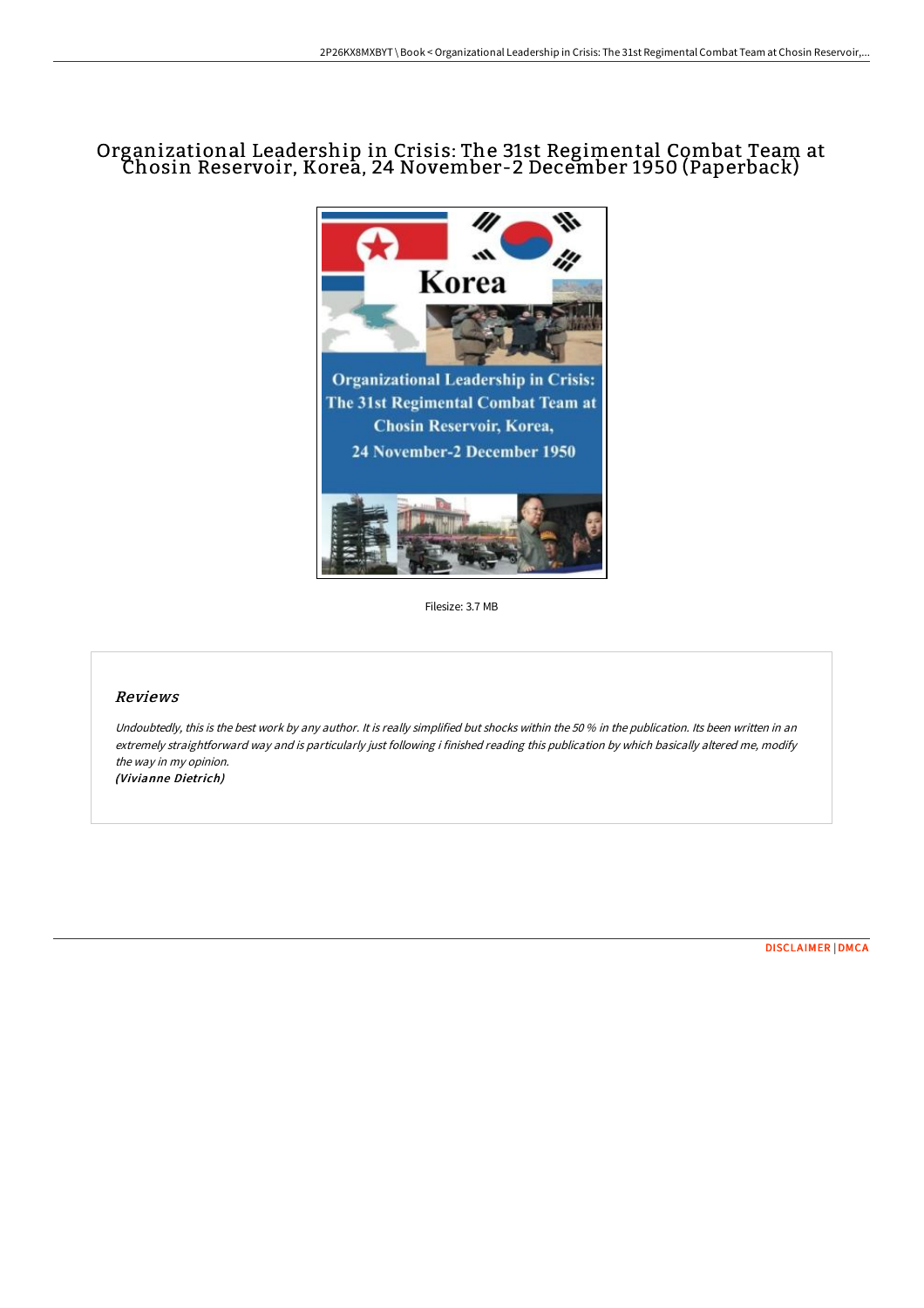## ORGANIZATIONAL LEADERSHIP IN CRISIS: THE 31ST REGIMENTAL COMBAT TEAM AT CHOSIN RESERVOIR, KOREA, 24 NOVEMBER-2 DECEMBER 1950 (PAPERBACK)



To get Organizational Leadership in Crisis: The 31st Regimental Combat Team at Chosin Reservoir, Korea, 24 November-2 December 1950 (Paperback) eBook, make sure you refer to the button under and download the document or gain access to other information which are in conjuction with ORGANIZATIONAL LEADERSHIP IN CRISIS: THE 31ST REGIMENTAL COMBAT TEAM AT CHOSIN RESERVOIR, KOREA, 24 NOVEMBER-2 DECEMBER 1950 (PAPERBACK) ebook.

Createspace Independent Publishing Platform, United States, 2014. Paperback. Condition: New. Language: English . Brand New Book \*\*\*\*\* Print on Demand \*\*\*\*\*. The 31st Regimental Combat Team (RCT) was created on 24 November 1950. On 27 November it had the mission of relieving the Marines of the 1st Marine Division East of the Chosin reservoir and attacking to the North towards the Yalu River. The unit s battalions and separate companies were spread out along the road from the port of Hungnam in the south to forward positions east of the reservoir over 90 miles away when it was hit by the surprise attack of the Chinese 80th Peoples Liberation Army (PLA) Division on the evening of 27 November. Organizational leadership failures at the level of the X Corps, 7th Infantry Division, the 31st RCT and its attached battalions all contributed to the almost complete destruction of the RCT by the evening of 1-2 December 1950. These failures led to a very poor situational awareness prior to the Chinese attack and helped create the total breakdown of organizational cohesion and effectiveness that occurred during the unit s ill-fated attempt to breakout of the Chinese encirclement. This book shows how decisions that are made at the organizational level are critical to the success of the unit.

R Read [Organizational](http://albedo.media/organizational-leadership-in-crisis-the-31st-reg.html) Leadership in Crisis: The 31st Regimental Combat Team at Chosin Reservoir, Korea, 24 November-2 December 1950 (Paperback) Online

**Download PDF [Organizational](http://albedo.media/organizational-leadership-in-crisis-the-31st-reg.html) Leadership in Crisis: The 31st Regimental Combat Team at Chosin Reservoir, Korea,** 24 November-2 December 1950 (Paperback)